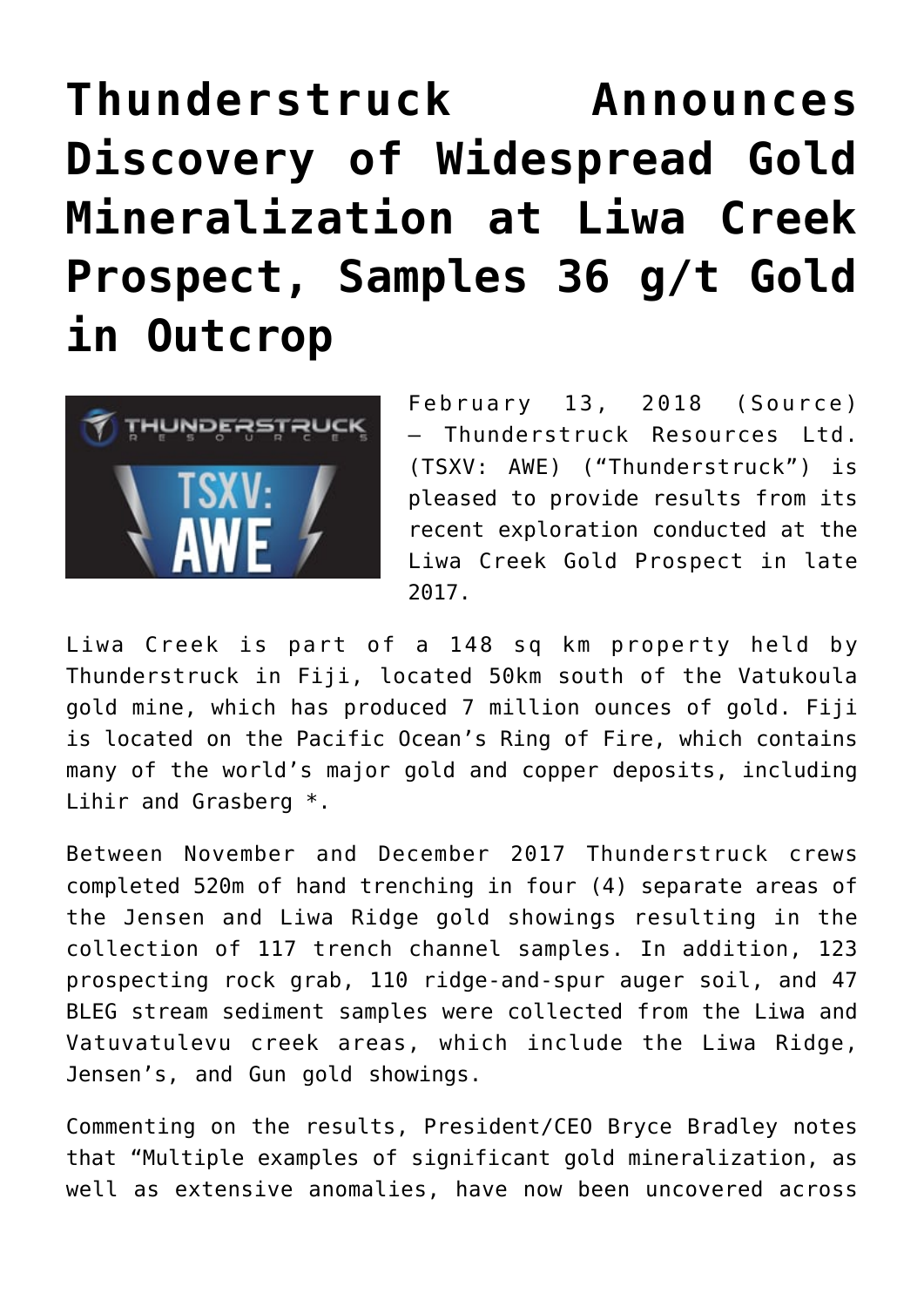the expanse of our property. In particular, these results show that our Liwa and Jensen's discoveries are shaping up to be intriguing gold targets. Now that we have all permitting in place, we're entertaining joint venture opportunities to aggressively advance this exciting asset."

# **Jensen's Showing**

Thunderstruck prospecting crews successfully located and sampled the historic Jensen's gold showing on Wainamoli Creek with two rock grab samples returning high grade gold values of **36.1 and 31.8 g/t Au; including 12.5% and 6.8% Pb (lead)**, respectively (Table 1). A total of 21 rock grab samples were collected along a stretch of the Wainamoli Creek outlining a 300m zone of anomalous gold values; including 8 samples returning greater than 0.2 g/t Au, and a series of discontinuous rock outcrop channel samples collected over a distance of 35m averaging 0.38 g/t Au.

# **Table 1: 2017 Liwa Creek Prospect Significant Rock Grab Sample Results**

| Sample ID | Area               | Au g/t | Ag g/t | Pb % |
|-----------|--------------------|--------|--------|------|
| 278521    |                    | 36.10  | 18.7   | 12.5 |
| 278522    | Jensen's           | 31.80  | 22.2   | 6.8  |
| 278529    |                    | 1.08   | ۰      | 0.1  |
| 278381    |                    | 0.46   |        | 0.1  |
| 278368    |                    | 8.13   |        | 0.2  |
| 17KRP901  | Liwa Ridge         | 3.30   | ۰      | 0.2  |
| 278363    |                    | 1.66   | ۰      | ۰    |
| 17KRP903  |                    | 0.86   | ۰      | ۰    |
| 278316    |                    | 0.52   | ٠      | ۰    |
| 278528    |                    | 0.51   |        |      |
| 278394    | <b>Noda Creek</b>  | 3.54   | ۰      | 0.1  |
| 278274    |                    | 1.27   | 12.6   | ۰    |
| 278338    | Lower Vatuvatulevu | 1.69   | ۰      | 0.3  |
| 278335    |                    | 1.01   | -      | ۰    |
| 278351    | Gun                | 0.44   | 25.5   | ۰    |

Excavation of a 261m E-W trending trench at the Jensen's gold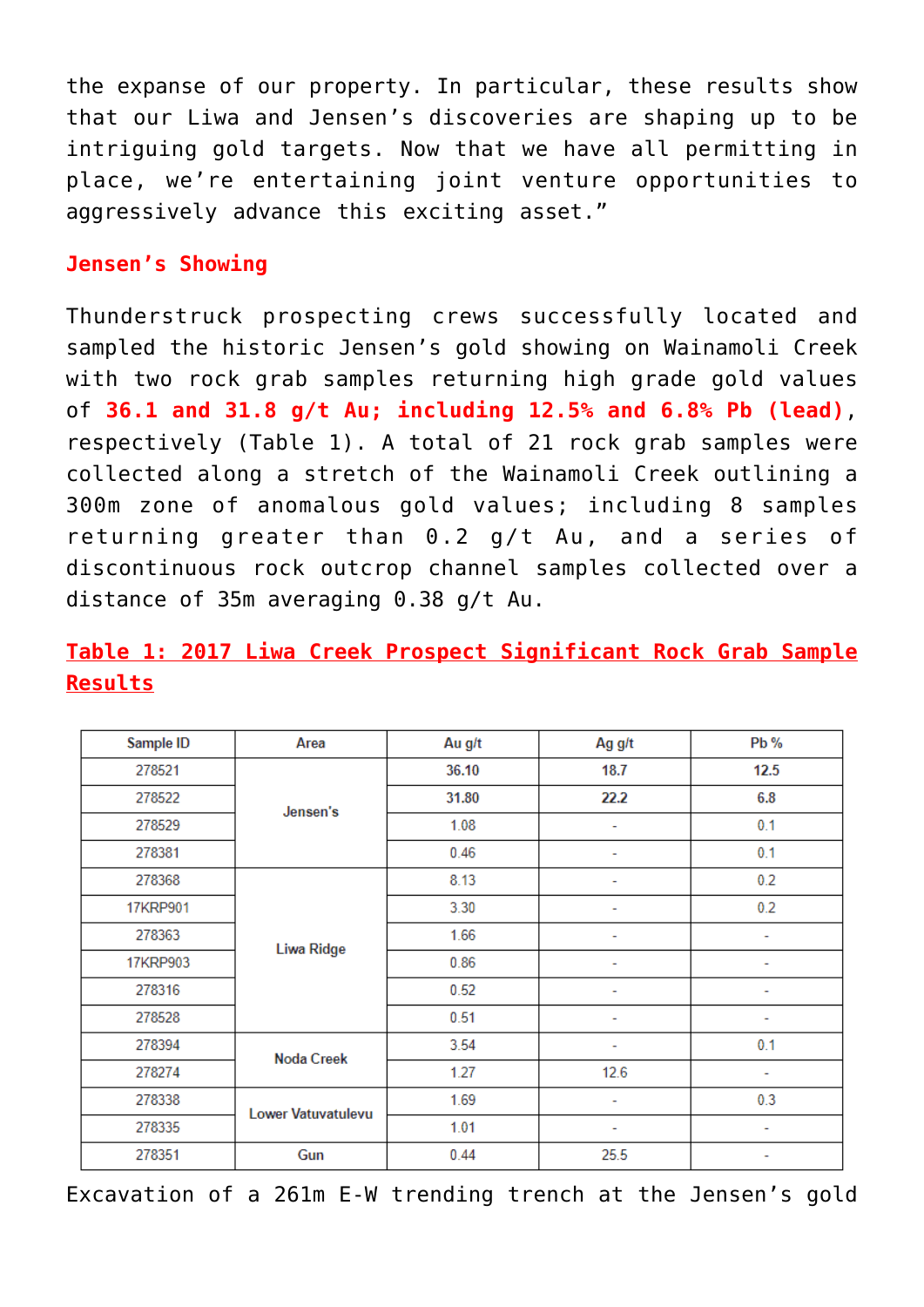showing was hampered by deep weathering along the western half of the trench and deep stream gravels along Wainamoli Creek. The 29.1m interval between 189.5 and 218.6 m uncovered a zone of weathered locally quartz-sulphide mineralized and intensely sericite altered and limonitic mafic volcanic rock. The highest trench value within this interval returned 0.1 g/t Au over 2.8m.

The relationship of the trenched intervals to the true width of mineralization is not known. However, field relationships suggest mineralized zones may trend NE to ENE sub-parallel to the major drainage of Wainamoli Creek. Anomalous gold values within Jensen's trench are therefore interpreted to define the western limits of a poorly exposed zone of locally high grade gold mineralization to the east.

# **Liwa Ridge Showing**

At the Liwa Ridge Showing two trenches (Liwa North and South) were excavated having lengths 124m and 110m, respectively; separated 200m along strike and 100m vertically.

The Liwa South trench returned, **1.2 g/t Au over 26.5m** (from 5 to 31.5m, 6.2m un-sampled\*), **including 3.6 gram-per-tonne (g/t) gold (Au) over 4.2m** (from 5 to 9.2m), within a broader anomalous gold zone averaging 0.61 g/t Au over 71.3m (from 0 to 71.3m, 14.7m un-sampled). Mineralization is open to the east with the first trench sample returning 0.33 g/t Au over 5m (Table 2).

The Liwa North trench returned 0.30 g/t Au over 31m (from 36 to 67m) within a broader anomalous gold zone averaging 0.24 g/t Au over 67m (from 36 to 103m, 8.4m un-sampled). Mineralization is open to the east under thick scree cover. To the west the trench crosses the 6m wide Liwa Creek drainage. Limited trench sampling on the west side of Liwa Creek did not return anomalous gold values, however select outcrop grab samples there yielded anomalous gold values of 0.11, 0.15 and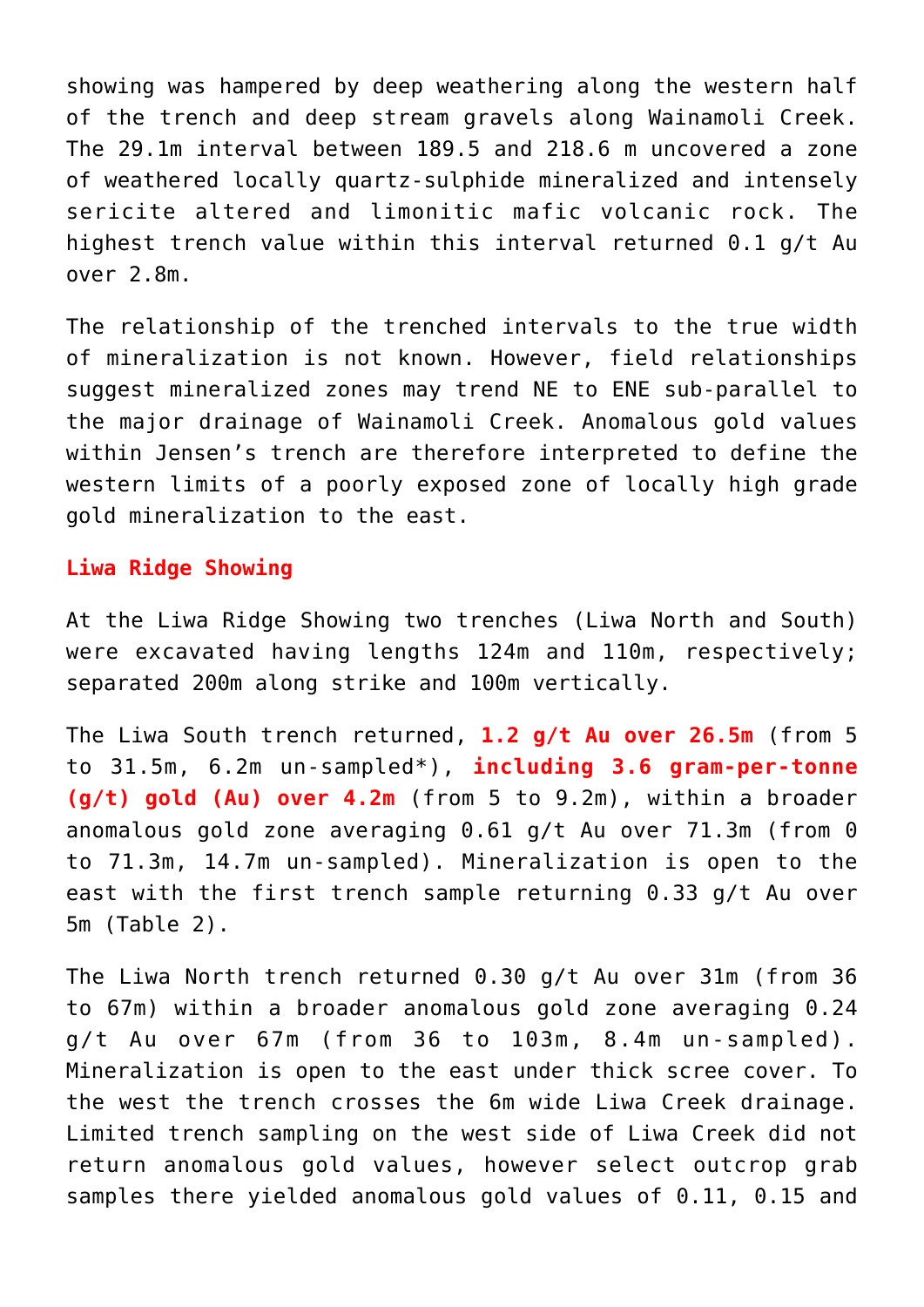0.52 g/t Au.

Geologic mapping confirms the presence of a sub-vertical 60m wide zone of hematite-silica-pyrite altered mafic volcanic rocks over a 400m strike and 100m vertical extent between the Liwa and Noda creek drainages. The zone is open to the north, south and east under scree and soil cover.

A total of 46 rock grab samples were collected over a 600 x 200 m area surrounding the Liwa Ridge showing. Gold values ranged from below detection up to 8.13 g/t Au and 0.19% Pb, with a total of 7 samples returning greater than 0.5 g/t Au. Prospecting has extended gold mineralization 120m south of Liwa Ridge into the Noda Creek drainage where rocks grab sampling returned values of 1.27 and 3.54 g/t Au in outcrop.

Auger soil sampling along Liwa Ridge revealed robust gold in soil values (0.64 g/t Au) coincident with trench-confirmed mineralization. An additional two auger soils collected at distances of 5 and 20m beyond the eastern limit of the Liwa South trench returned 0.24 and 0.55 g/t Au, respectively (the three highest gold-in-soil values to date); indicating potential to expand the mineralized zone eastward.

**Table 2 – 2017 Liwa Creek Prospect Significant Trench Channel Sample Results\*\***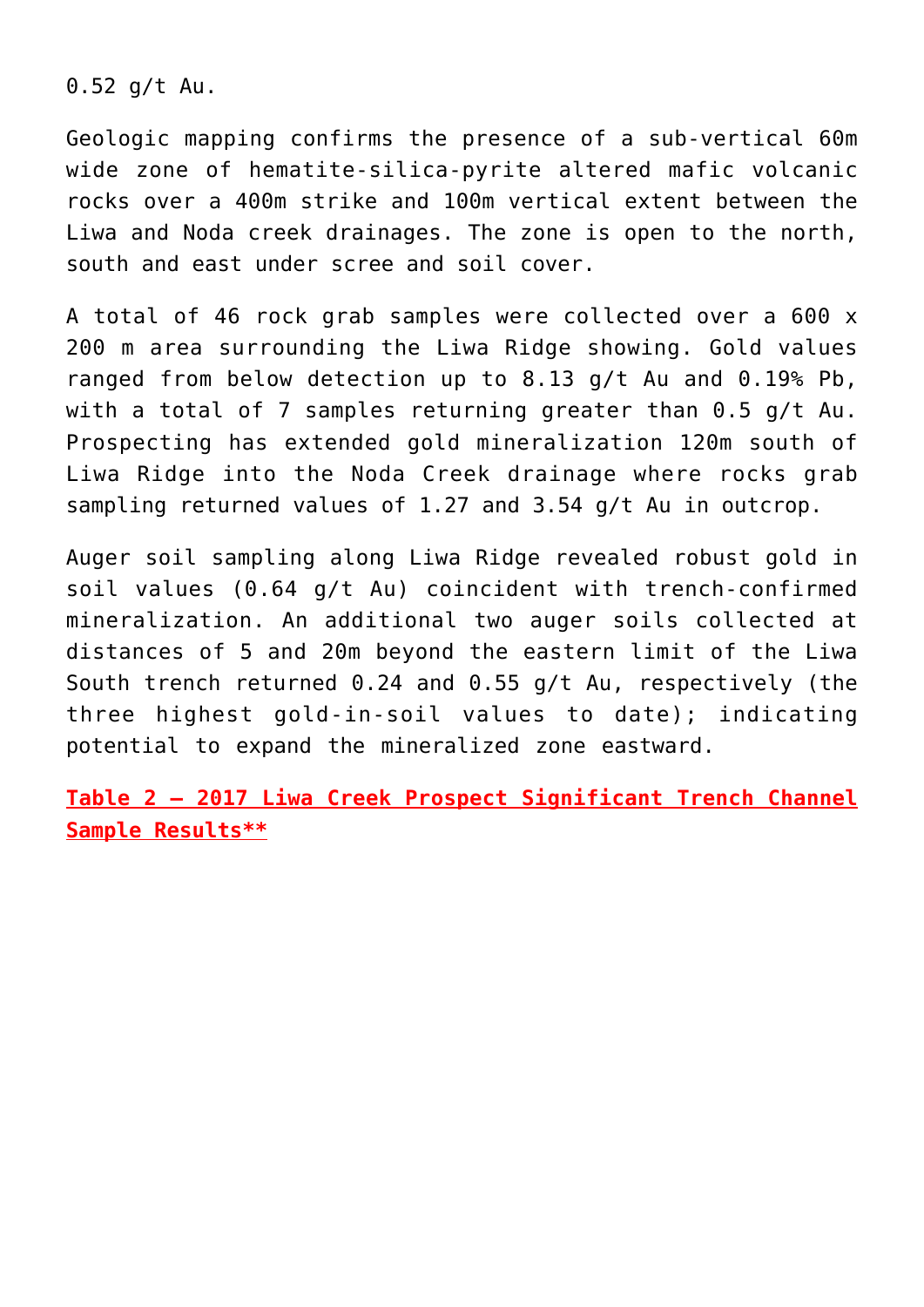| <b>Trench</b> | Sample<br>ю | From (m)     | To (m) | Interval<br>(m) | Au git***               | <b>Notes</b> | <b>Composite Grade</b>    |                                        |
|---------------|-------------|--------------|--------|-----------------|-------------------------|--------------|---------------------------|----------------------------------------|
| Jensen's      | 278211      | 189.50       | 192.30 | 2.80            | 0.10                    |              | 0.1 mit Au<br>over 2.0m   |                                        |
|               | 278255      | 36.00        | 40.50  | 4.50            | 0.34                    |              | $0.24$ g/t Au<br>over 67m | including<br>$0.30$ g/t Au<br>over 31m |
|               | 278256      | 40.50        | 45:00  | 4.50            | 0.30                    |              |                           |                                        |
|               | 278257      | 45.00        | 50.00  | 5.00            | 0.41                    |              |                           |                                        |
|               | 278258      | 50.00        | 55.00  | 5.00            | 0.18                    |              |                           |                                        |
|               | 278259      | 55.00        | 60.00  | 5.00            | 015                     |              |                           |                                        |
|               | 278260      | 60.00        | 63.40  | 3.40            | 0.38                    |              |                           |                                        |
|               | 278201      | 83.40        | 67.00  | 3.60            | 0.35                    |              |                           |                                        |
|               | ×.          | 67.00        | 70.30  | 3.30            | Un-sampled - Tree Roots |              |                           |                                        |
| Liwa<br>North | 278262      | 70.30        | 75.00  | 4.70            | 0.34                    |              |                           |                                        |
|               | 278263      | 75.00        | 78.70  | 3.70            | 0.12                    |              |                           |                                        |
|               |             | 78.70        | 82,80  | 4.10            | Un-sampled - Tree Roots |              |                           |                                        |
|               | 278264      | 8280         | 88.00  | 5.20            | 0.17                    |              |                           |                                        |
|               | 278265      | <b>GB 00</b> | 93.00  | 5.00            | 0.24                    |              |                           |                                        |
|               | 278266      | 03.00        | 98.00  | 5.00            | 0.04                    |              |                           |                                        |
|               | 278267      | 98.00        | 100 00 | 2.00            | 0.10                    |              |                           |                                        |
|               |             | 100.00       | 101.00 | 1.00            | Un-sampled - Tree Roots |              |                           |                                        |
|               | 278267      | 101.00       | 103.00 | 2.00            | 0.10                    |              |                           |                                        |
| Liwa<br>South | 278281      | 0.00         | 5.00   | 5.00            | 0.33                    |              | 0.61 p/l Au<br>over 71.3m | including<br>1.2 g/t Au<br>over 26.5m  |
|               | 278282      | 5.00         | 0.20   | 4.20            | 3.60                    |              |                           |                                        |
|               | 278283      | 9.20         | 10.00  | 0.80            | 0.20                    |              |                           |                                        |
|               |             | 10.00        | 11.70  | 1.70            | Un-sampled - Tree Roots |              |                           |                                        |
|               | 278283      | 11.70        | 14.00  | 2.30            | 0.20                    |              |                           |                                        |
|               | 278284      | 14.00        | 19,00  | 5.00            | 0.51                    |              |                           |                                        |
|               | s           | 19.00        | 23.50  | 4.50            | Un-sampled - Tree Roots |              |                           |                                        |
|               | 278265      | 23.50        | 26,00  | 4.50            | 0.92                    |              |                           |                                        |
|               | 278286      | 28.00        | 31.50  | 3.50            | 0.58                    |              |                           |                                        |
|               | 278287      | 31.50        | 35.00  | 3.50            | 0.13.                   |              |                           |                                        |
|               | SR.         | 35.00        | 41.00  | 6,00            | Un-sampled - Tree Roots |              |                           |                                        |
|               | 278288      | 41.00        | 46.00  | 5,00            | 0.10                    |              |                           |                                        |
|               | ×           | 46.00        | 48.50  | 2.50            | Un-sampled - Tree Roots |              |                           |                                        |
|               | 278269      | 48.50        | 51,60  | 3,10            | 0.24                    |              |                           |                                        |
|               | 278290      | 51.60        | 53.50  | 1,90            | 0.39                    |              |                           |                                        |
|               | 278291      | 53.50        | 59.00  | 5.50            | 0.23                    |              |                           |                                        |
|               | 278292      | 59.00        | 64.00  | 5.00            | 0.40                    |              |                           |                                        |
|               | 278293      | 64.00        | 68.00  | 4.00            | 0.43                    |              |                           |                                        |
|               | 278204      | 68.00        | 71.30  | 3.30            | 0.26.                   |              |                           |                                        |

\*\*\* (Showing: green-low, Yellow-mid, Red-highest relative gold grades)

# **Gun Showing**

The Gun Showing occurs on a remote north-south tending ridge in the headwaters of Vatuvatulevu Creek. Historic rock outcrop sampling at Gun returned 700 ppb Au, in association with quartz-sulphide rock float located in a tributary 300m to the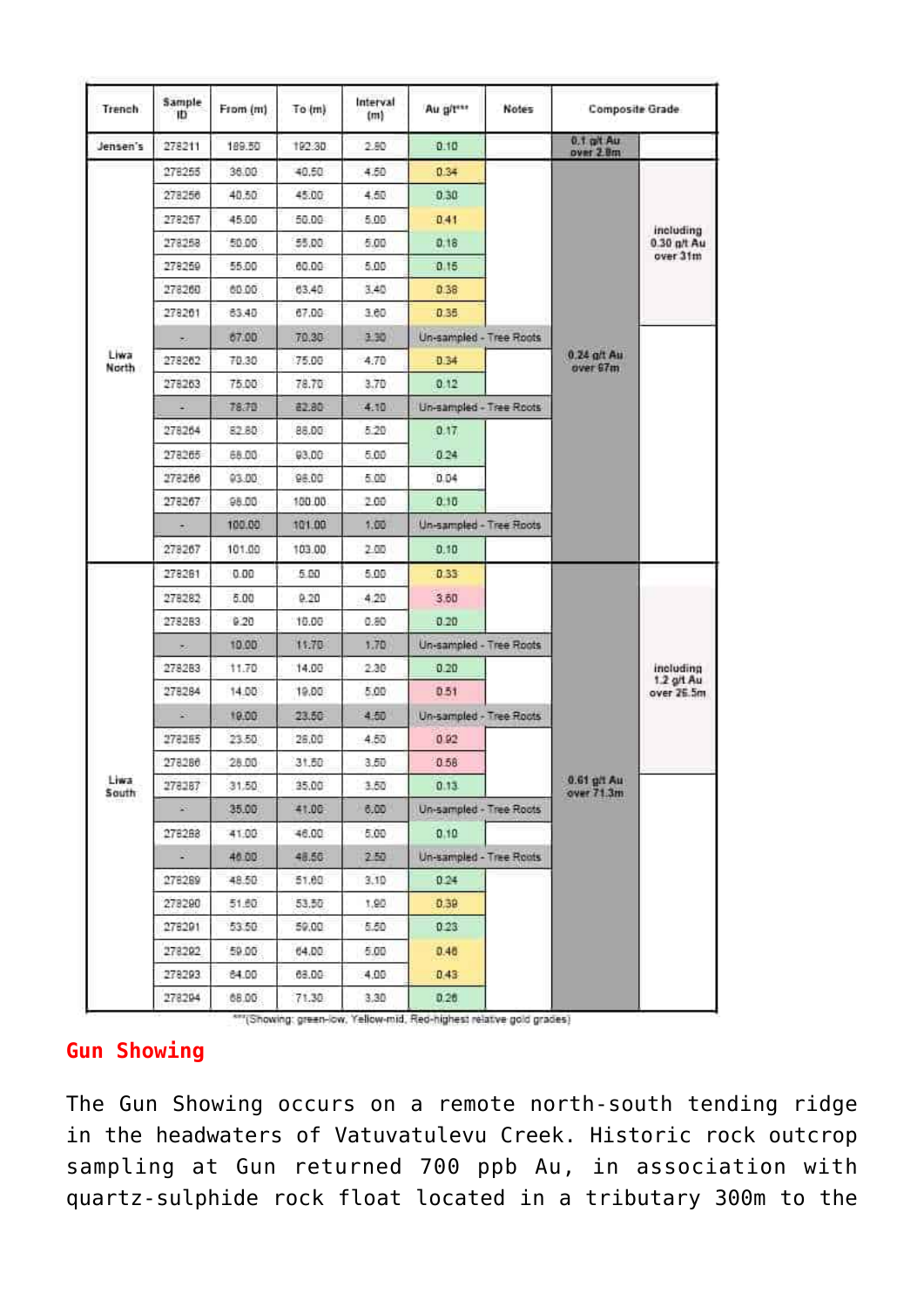northwest returning 12 g/t Au and 110 g/t Ag (silver). Current rock grab sampling within the tributary and along Gun Ridge comprised 21 samples, with six samples returning greater than 0.10 g/t Au. Rock float at the Gun Showing returned 0.44 g/t Au, including 25.5 g/t Ag; and 0.32 g/t Au. Rock float samples from the tributary returned 0.46 g/t Au including 0.12% Pb and 0.30 g/t Au.

A single reconnaissance auger soils line comprising 21 samples spaced at 10m intervals trending southwest from the Gun Showing returned highly anomalous gold values. A total of 12 continuous auger soil samples collected over a distance of 110m returned an average of 28 ppb (parts-per-billion) Au, and up to 82 ppb Au, the highest gold in soil value of 110 samples returned on the Project outside three contiguous samples collected over the Liwa Ridge gold zone. Within the Liwa Creek Prospect, auger soil samples returning greater than 20 ppb Au are considered highly anomalous.

The Company considers the results of auger soil, rock grab and stream sampling at the Gun Showing significant in that they demonstrate anomalous gold values over a 300m distance that remain open to the north, south and east in this remote and under-explored region of the Prospect.

#### **Stream BLEG Sampling**

A total of 47 BLEG (Bulk Leach Extractable Gold) stream sediment samples were collected over a 3 x 2 km area of Liwa and Vatuvatulevu creeks. A total of 19 of 47 stream samples returned BLEG cyanide leach gold values in excess of 10 ppb Au and are considered anomalous. Of the 47 samples, a total of 10 samples returned greater than of 30 ppb Au, and up to 78 ppb Au. Anomalous stream samples define three (3) high-priority areas for follow-up prospecting: Liwa Ridge, Lower Vatuvatulevu Creek and the Gun Showing area.

A total of seven (7) highly anomalous stream sediment samples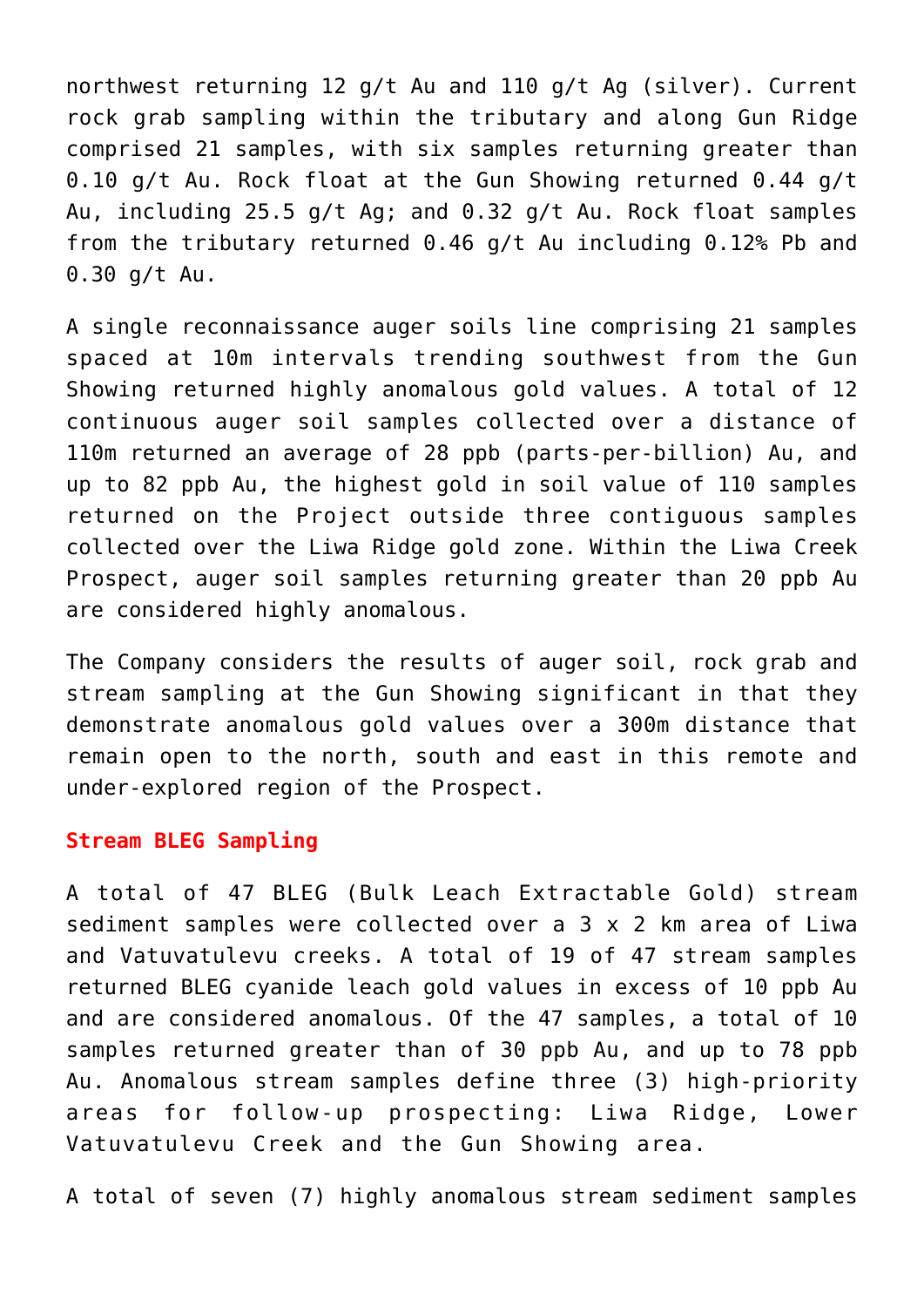collected from Liwa and Noda creeks averaged 48 ppb Au. The entire 1.5 km length of Noda Creek returned anomalous gold values (ranging from 34 to 78 ppb Au) from its headwaters where outcrop rock grab samples returned up to 3.54 g/t Au downstream to its confluence with Wainamoli Creek. Stream sampling results flanking the Liwa Showing indicate significant potential to extend the mineralized zone eastwards in agreement with auger soil sampling results and 900m south into the Noda Creek drainage.

Within Lower Vatuvatulevu Creek, two eastern tributaries returned BLEG values of 49 and 45 ppb Au and a third returning 19 ppb Au. Angular rock float samples of brecciated and banded quartz-pyrite mineralized rock with 49 ppb Au returned values of 1.7 g/t Au including 0.32% Pb, and 1 g/t Au. Historic stream float rock returning 6.4 g/t Au with no known bedrock source was reported along this stretch of Vatuvatulevu Creek. The Lower Vatuvatulevu Creek gold in stream anomaly is located 650 east along the inferred strike of Jensen's Showing high grade gold rock samples.

In the headwaters of Vatuvatulevu Creek, a tributary 300m northwest of the Gun Showing returned BLEG stream values of 28 and 29 ppb Au, indicating potential to extend mineralization further north at this newly developed prospect. Additional stream BLEG, auger soil and prospecting is considered a high priority as major drainages to the east and a prominent northsouth trending ridgeline there remain to be evaluated.

# **Interpretation**

The work by Thunderstruck, building on the work by previous operators, has identified gold mineralization over an area of 3 km by 3 km. Samples from outcrops and trenches at Jensens and Liwa Ridge demonstrate the potential for the system to carry favourable grades, while the soil and BLEG samples at the other prospects demonstrate the presence of gold over a large area, suggesting the presence of a large mineralizing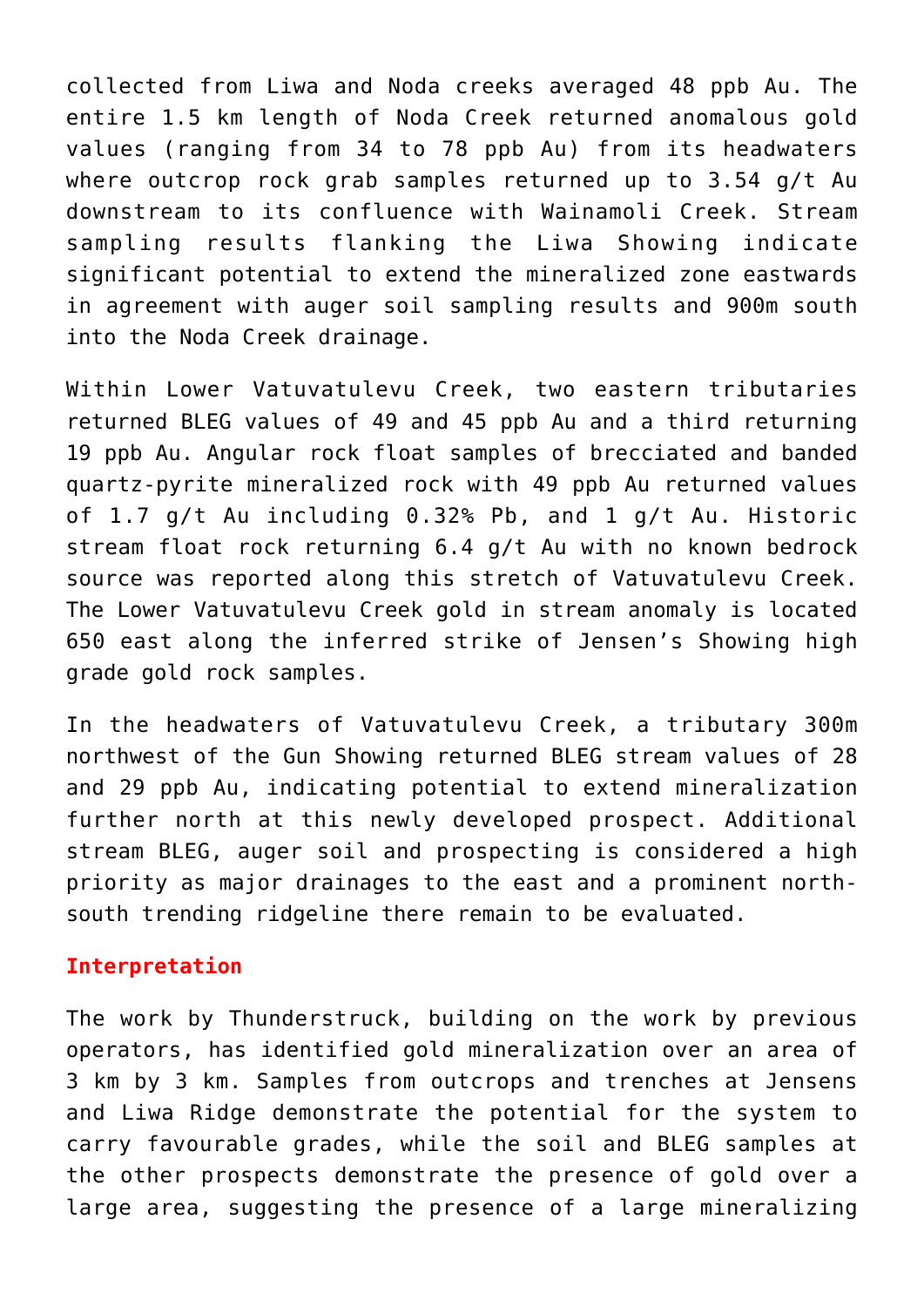system, on a scale comparable to other large gold-bearing systems in the Pacific Rim of Fire.



# **About Thunderstruck Resources**

Thunderstruck Resources is a Canadian mineral exploration company that has assembled extensive and highly prospective properties in Fiji on which recent and previous exploration has confirmed VMS and Precious Metals mineralization. The Company provides investors with exposure to a diverse portfolio of exploration stage projects with potential for zinc, copper, gold and silver in a politically safe and stable jurisdiction. Thunderstruck trades on the Toronto Venture Exchange (TSX-V) under the symbol "AWE".

# **Qualified Person Statement**

Kristopher J. Raffle, P.Geo. (BC) Principal and Consultant of APEX Geoscience Ltd. of Edmonton, AB, is a qualified person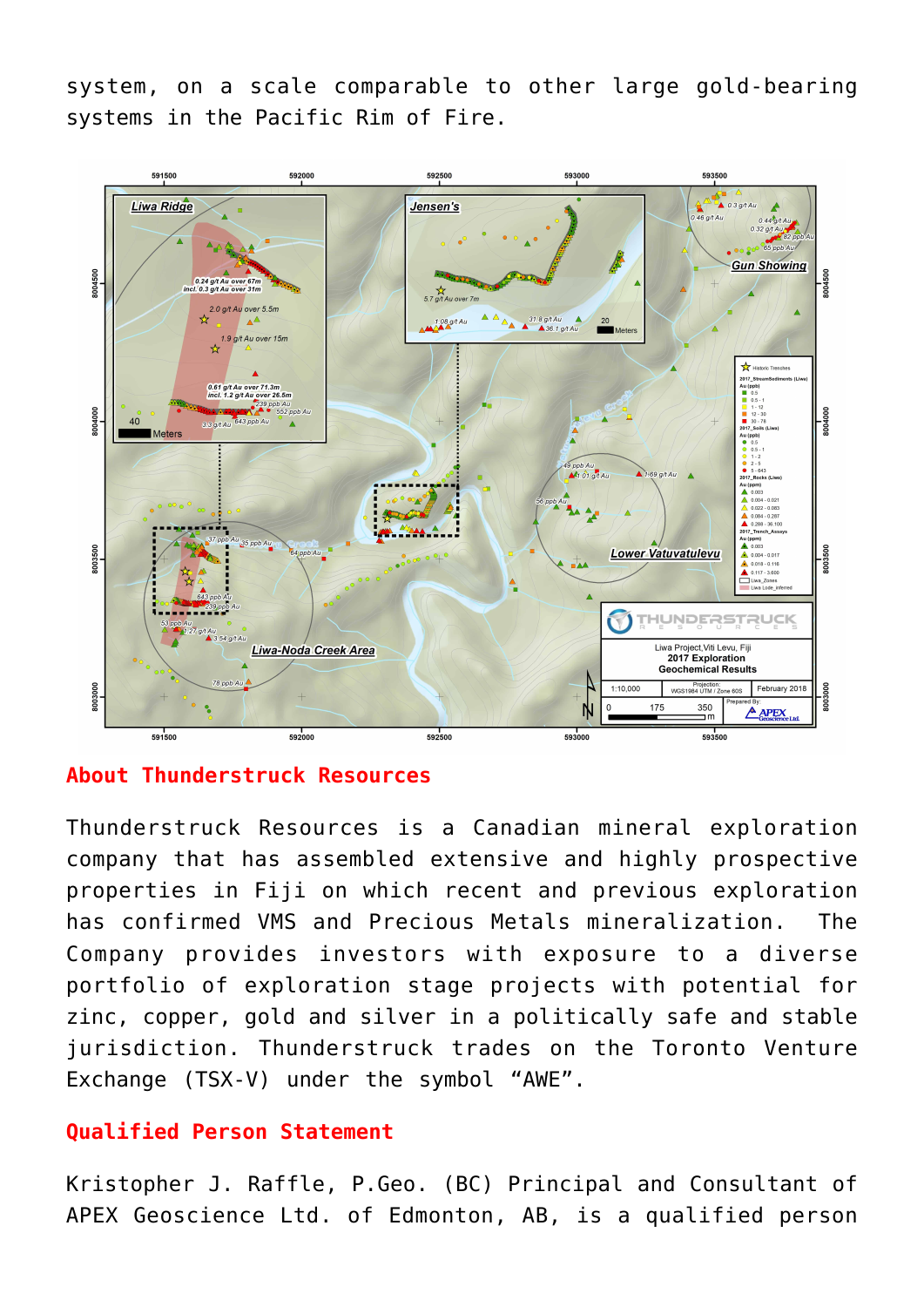for the project as defined by National Instrument NI 43-101. Mr. Raffle has reviewed the portion of the technical content of this news release as it relates to the Liwa Creek Prospect.

During 2017 all stream sediment samples were submitted to Australian Laboratory Services Pty. Ltd (ALS) labs Perth for BLEG determination of gold. Auger soil samples were submitted for gold and multi-element geochemical analysis via a 25 gram (g) sample split subject ICP-MS. Prospecting and trench rock samples submitted for 30g gold Fire-Assay analysis and multielement geochemistry by four-acid ICP-ES. Thunderstruck has relied on the external QA/QC of ALS which included the insertion of insertion of standard, blank and duplicate samples at a rate of 10% into the sample stream to confirm the accuracy of the reported results.

\*Not necessarily indicative of mineralization on Thunderstruck Properties

\*\*Surface trenches were dug by hand to a maximum depth of 1m into saprolite with the goal of reaching weathered in-situ bedrock approximating the B/C soil profile transition. In all cases where the B/C transition was reached pervasively clay altered saprolite rock present often showing relict primary textures, alteration and mineralization in the form of weathered sulphide minerals. Given the hand-excavated nature of the trenches and heavy forest cover at Liwa Creek continuous ground sampling was often not possible due to the presence of tree root masses. As such trench results are presented with sample width and assay data including all unsampled intervals.

*Neither the TSX Venture Exchange Inc. nor its Regulation Services Provider (as that term is defined in the policies of the TSX Venture Exchange) accepts responsibility for the adequacy or accuracy of this release.*

*This news release contains certain statements that may be*